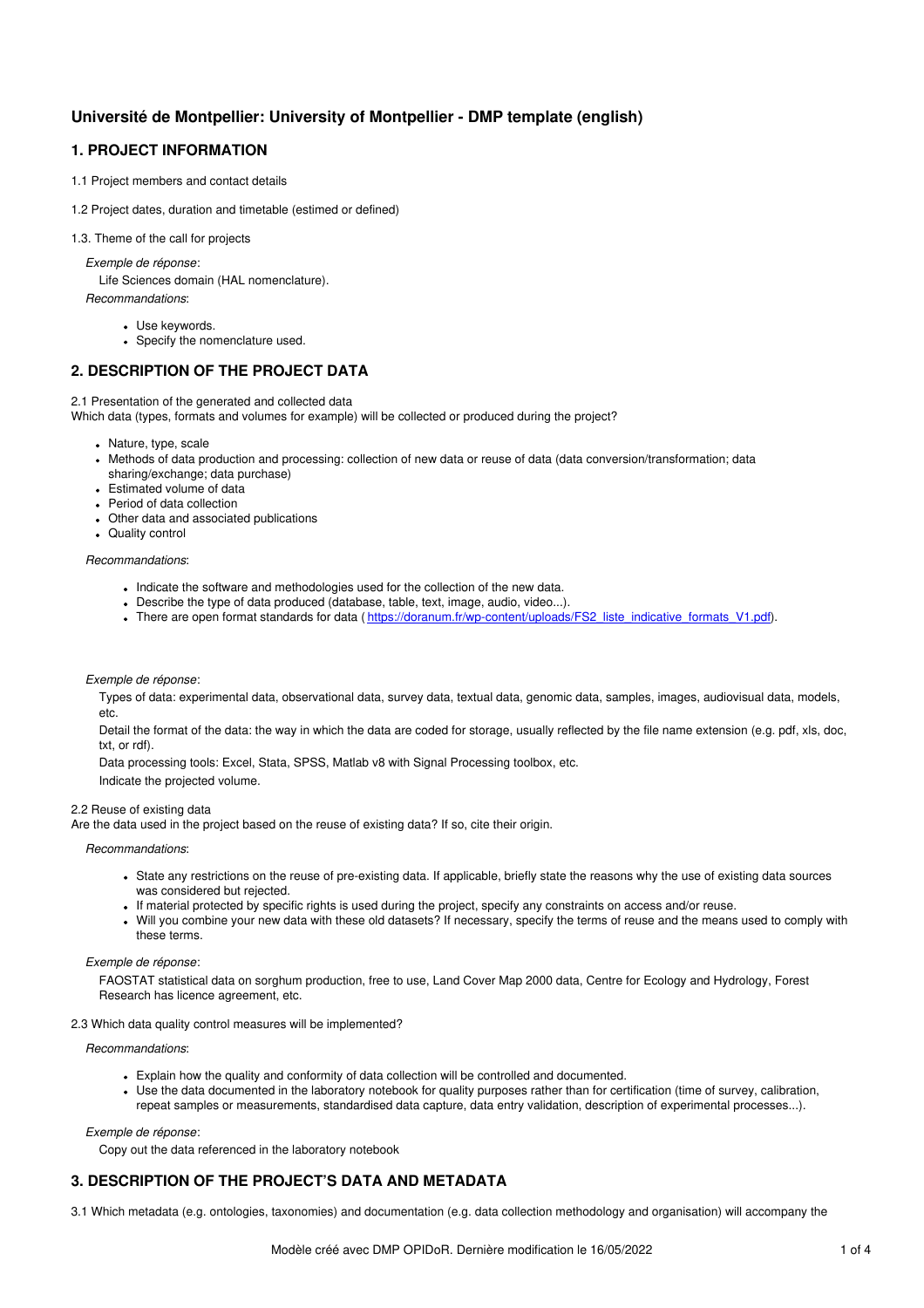## data?

*Exemple de réponse*:

The metadata are specified by a scientist and is organised according to the fields recommended by the MIAPPE standard provided in OWL: General metadata, Timing and location, Biosource, Environment, Treatments, Experimental design, Sample collection, processing, management, Observed variables.

*Recommandations*:

Indicate which metadata standards and formats will be used (e.g. DDI, TEI, EML, MARC, CMDI).

3.2 How were the metadata produced (GPS, type of instrument, manual entry etc.)? By whom?

*Recommandations*:

- Indicate which metadata will be provided to assist in searching and identifying data.
- Indicate how the data will be organised during the project (naming conventions, version control and folder structures...).

3.3 Are the data easy to find, freely accessible, interoperable and reusable (FAIR principles)?

*Recommandations*:

- Think about the documentation that would be needed to enable the reuse of the data by other researchers or for commercial purposes.
- This may include information on the methodology used to collect the data, the analysis procedures and methods used, the definition of variables, units of measurement, etc.

## **4. RESPONSIBILITIES, ETHICAL REQUIREMENTS AND INTELLECTUAL PROPERTY RIGHTS**

4.1 Which institution will own the intellectual property rights for the data created during the project? What is the relevant legislation?

#### *Recommandations*:

- Explain the collaborative project: include all the institutions involved, in which way(s), these are involved, etc.
- Have the conditions of data ownership been studied? In any case, data ownership is stipulated in the consortium agreement, the terms of which must be negotiated before the project and the DMP: give the link to the consortium agreement if possible.

#### *Exemple de réponse*:

See article 5 "Intellectual Property" in the consortium agreement of the XXX project (LIRMM).

4.2 How will compliance with the provisions of the legislation on personal data and data security be ensured if personal data are processed?

*Recommandations*:

- When handling personal data, ensure that data protection regulations are applied (e.g. GDPR [https://www.cnil.fr/fr/comprendre-le](https://www.cnil.fr/fr/comprendre-le-rgpd)rgpd).
- Consider anonymisation of personal data for preservation and/or sharing (correctly anonymised data are no longer considered as personal data).
- Explain whether a specific access procedure has been set up for users authorised to access personal data.
- The DPO of your research unit can help you with the writing of this part and answer your questions.

*Exemple de réponse*:

Anonymised personal data (collected during surveys); use of CNIL (French National Commission on Informatics and Liberty)'s PIA software to describe the sensitivity of the data, etc.

4.3 How will ethical issues be taken into account and codes of conduct respected?

*Recommandations*:

- Determine whether ethical issues will affect the way data will be stored and transferred, who will be able to view or use them, and which retention periods will apply. Demonstrate that these aspects are well considered and planned.
- Adopt national and international codes of conduct and the institutional code of ethics and check whether a review of practices (e.g. by an ethics committee) is required in relation to data collection for the research project.
- You can use the services and expertise of the ethics [committee](https://intranet.umontpellier.fr/comite-dethique-de-la-recherche/) of the University of Montpellier.

### *Exemple de réponse*:

Data collected during animal experiments validated by the xxxx ethics committee in its yyyy decision, research carried out in partnership with countries outside Europe: the recommendations of the H2020 manual have been respected: respect of the Nagova protocol (ABS), etc.

## **5. STORAGE, SHARING AND REUSE OF DATA DURING THE PROJECT**

5.1 How will data and metadata be stored and backed up throughout the research process?

*Recommandations*:

- Describe where the data will be stored and backed up during the research process and how often the backup will be done. It is recommended to store the data in at least two separate locations.
- Focus on data access and how it will be secured (frequency, automatism...).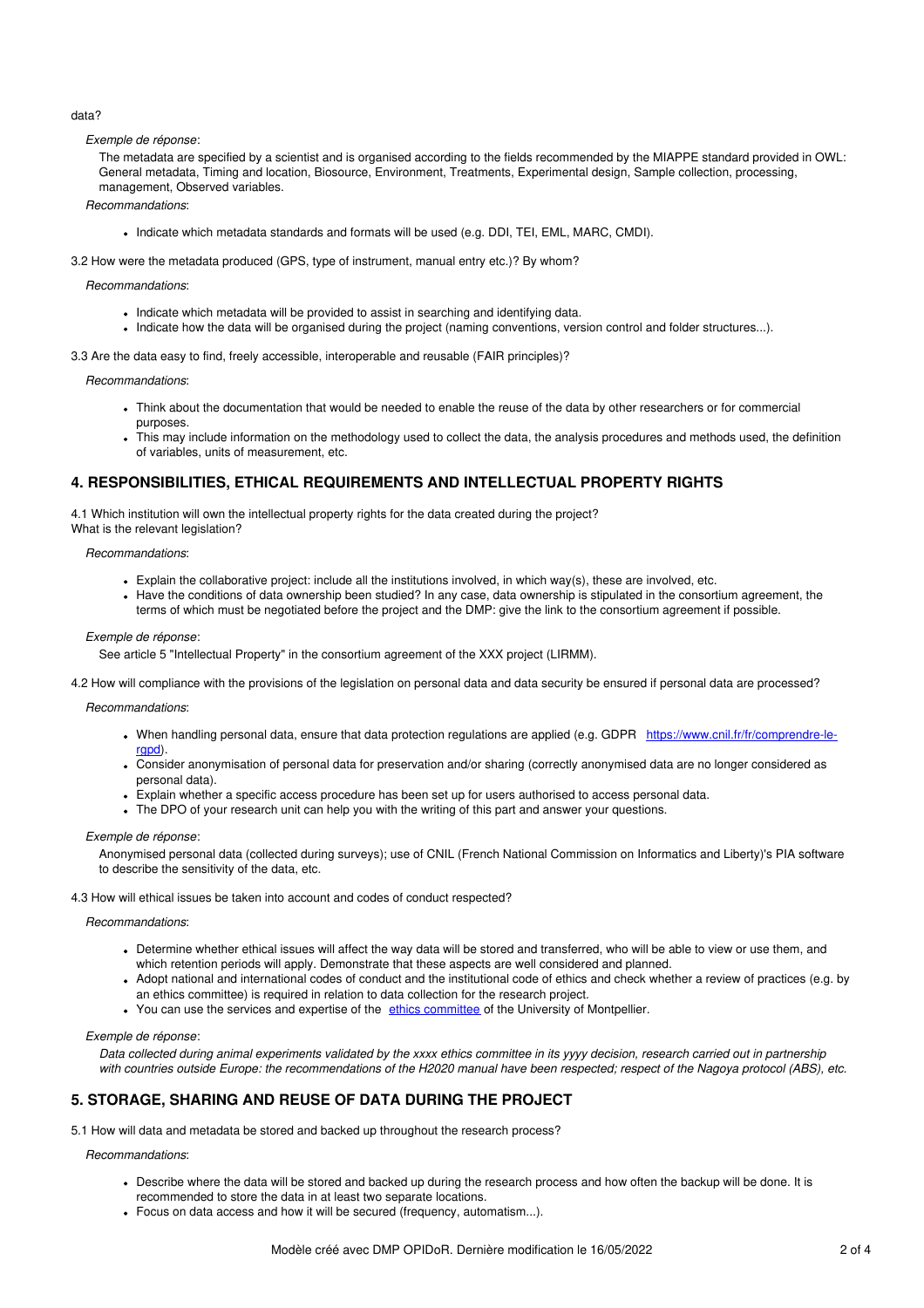Discuss the resources (budget and time allocation) dedicated to data storage

*Exemple de réponse*:

- For the physical hosting of the data: the data will be stored on the Meso@LR mesocentre data infrastructure with replication. The environment is hosted at Cines in the ZRR zone. The system is natively protected against ransomware.
- On the geographical location of the data: in France, in the EU, outside the EU, don't know (cloud without geographical storage details), etc.

5.2 How will data sharing be ensured between partners throughout the research process?

*Recommandations*:

- Explain who will have access to the data during the research process and how data access is controlled, especially during collaborative research.
- Make priorities of data sharing between the different partners in the research project and organisation in order to make collaborative work more fluid.

## *Exemple de réponse*:

- On data sharing: the data collected will be shared with the research group [...] of the X University... in charge of the theme Y.

- On data access rights during research, access control policy; agreement between partners established; formalised process; one-off access authorisation request, etc.

- On data access rights by partner researchers: free access; declaration of identification; password; certificate; private key, etc.

- To monitor the production and analysis of data during the project: laboratory notebooks, research protocols, logbooks, time stamping of data and results, personal authentication on tools, etc.

## **6. DISSEMINATION, SHARING AND REUSE OF DATA AFTER THE PROJECT**

6.1 How will the data and metadata be disseminated after the research project?

#### *Recommandations*:

- The principle that applies is: "As open as possible, as closed as necessary".
- Explain if there are any restrictions on data sharing (embargo, publication deadlines...).
- Will you allow reuse, redistribution or the creation of new tools, services, datasets or (derived) products? Will commercial use be allowed?

#### 6.2 Where will the data be stored for dissemination?

Depositing the data in a research data repository allows it to be stored after the project for access and reuse. There are thousands of repositories of different types: disciplinary, multidisciplinary, publisher-specific, institutional, research project-specific, etc.

## *Recommandations*:

- Is a repository recommended to you by one of the stakeholders of your project (your funder, publisher, institution, etc.)?
- If no repository is recommended to you, you need to find one that is adapted to your needs. You can use repository directories (re3data <https://www.re3data.org/>) depending on your search criteria (disciplinary, European repository, etc.)
- The National Plan for Open Science (2018, <https://scienceouverte.couperin.org/category/politiques/pnso/>) invites researchers to deposit data in certified data repositories: you can consult the CoreTrustSeal site to find such repositories [\(https://www.coretrustseal.org/](https://www.coretrustseal.org/)).

### *Exemple de réponse*:

In genomics, the scientific community uses Unitprot or GenBank as a reference database.

## **7. ARCHIVING AND LONG-TERM PRESERVATION**

7.1 Which data should be preserved in the medium and long term?

### *Recommandations*:

- Explain when the data will be made available.
- Will the data need to be anonymised or converted to more stable file formats?
- Indicate whether sharing of the data will be deferred or limited, for example for publication reasons, to protect intellectual property or patenting.
- Indicate which data should not be disclosed or should be destroyed for contractual, legal, or regulatory reasons.

7.2 How will the data to be preserved be selected and where will it be preserved in the long term (e.g. in a data repository or an archive)?

*Recommandations*:

- Discuss the resources (budget and time allocation) dedicated to archiving the data.
- Define the data preservation and sharing plan and provide information on how long the data will be archived permanently (3-5 years, 10 years, etc.).
- Indicate where the data will be deposited. In a discipline-specific or a broader repository?( https://coop-ist.cirad.fr/gerer-des[donnees/deposer-des-donnees-dans-un-entrepot/5-comment-choisir-un-entrepot-de-donnees\).](https://coop-ist.cirad.fr/gerer-des-donnees/deposer-des-donnees-dans-un-entrepot/5-comment-choisir-un-entrepot-de-donnees)

7.3 Which methods or software tools will be required to have access to the data and use them?

*Recommandations*: